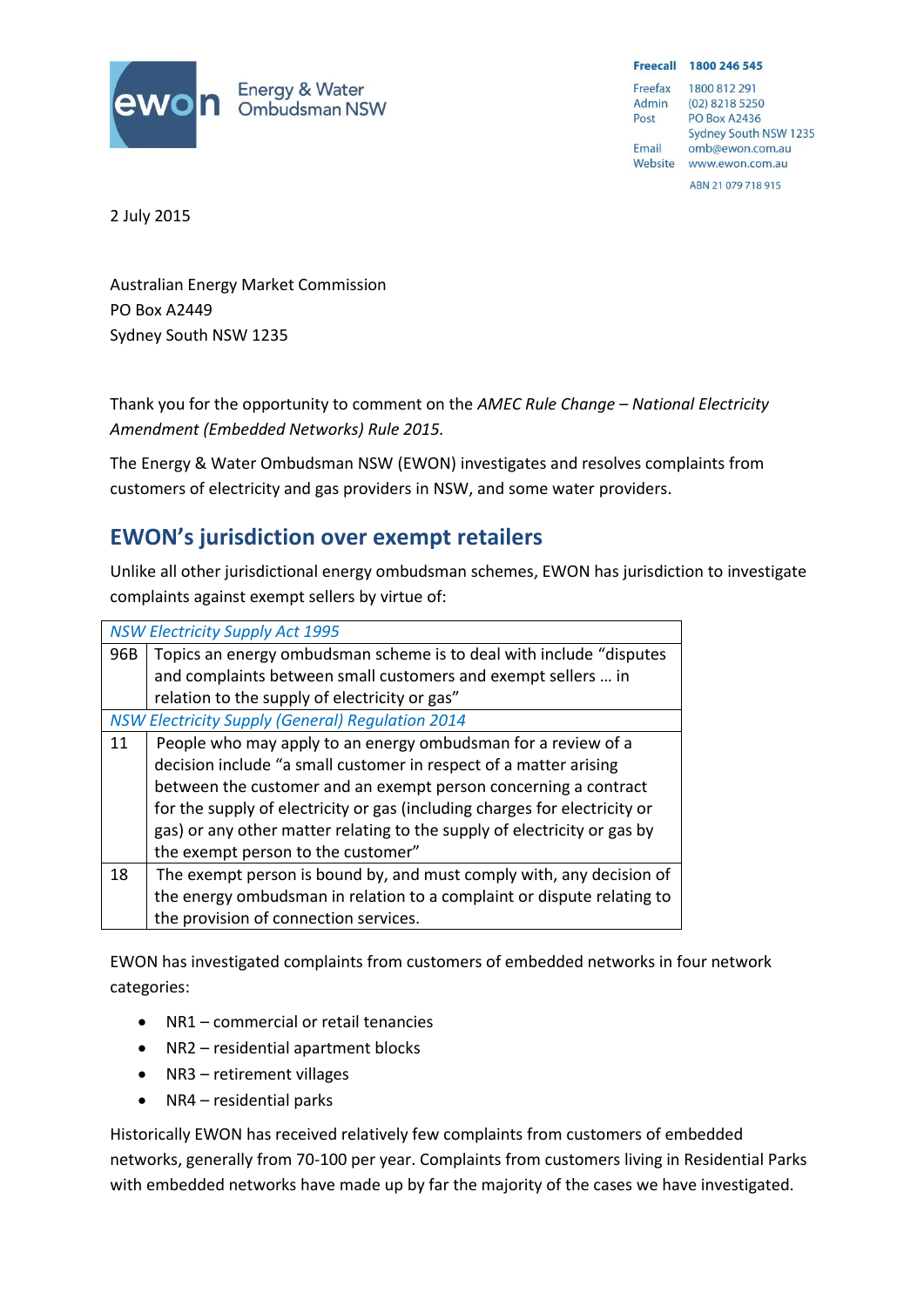

Energy & Water<br>Ombudsman NSW

Freecall 1800 246 545 Freefax 1800 812 291 Admin  $(02)$  8218 5250 **PO Box A2436** Post Sydney South NSW 1235 Email omb@ewon.com.au Website www.ewon.com.au ABN 21 079 718 915

These complaints largely relate to billing – queries about the accuracy, format and frequency of the bills, as well as payment issues. EWON investigate these complaints to ascertain whether they comply with the AER's *Exempt Selling Guidelines –* and where relevant, provides information to the park operators to assist them.

We have very rarely received complaints relating to access to retail competition from these customers. In such cases we can provide information about:

- Condition 13 of the AER's *Exempt Selling Guideline* which provides that "the exempt person must not do anything to discourage or prevent them from exercising this choice"
- Condition 10 of the AER's *Electricity Network Service Provider Registration Exemption Guideline* which provides that "a private network operator must not impede a customer's access to retail competition where it is available in a jurisdiction."

In practice, the costs of arranging for the change in metering, which would be at the expense of the resident seeking access to retail competition, has effectively discouraged this.

## **General comments**

Rather than reply specifically to the 9 questions contained in the Consultation Paper, we will confine our response to making some general comments, only addressing specifically those which are most relevant to our work at EWON.

### **Clarification of roles and procedures within MSATS**

In general we support all the procedural changes proposed to clarify the transfer of customers of embedded networks in the market.

EWON's experience of complaints from customers in embedded networks suggests that so far it is only those customers of embedded networks in shopping centres that have successfully accessed the competitive retail market. When these customers have contacted EWON, it has been in relation to billing issues – the actual transfer to an authorised retailer appears to have worked effectively.

We have had relatively few complaints from customers of embedded networks in apartment blocks, and again these complaints have related to billing issues rather than access to the competitive market. As we are aware of several large new housing developments in Sydney that will have embedded networks, the number of contacts from customers of embedded networks to EWON is expected to increase in the future.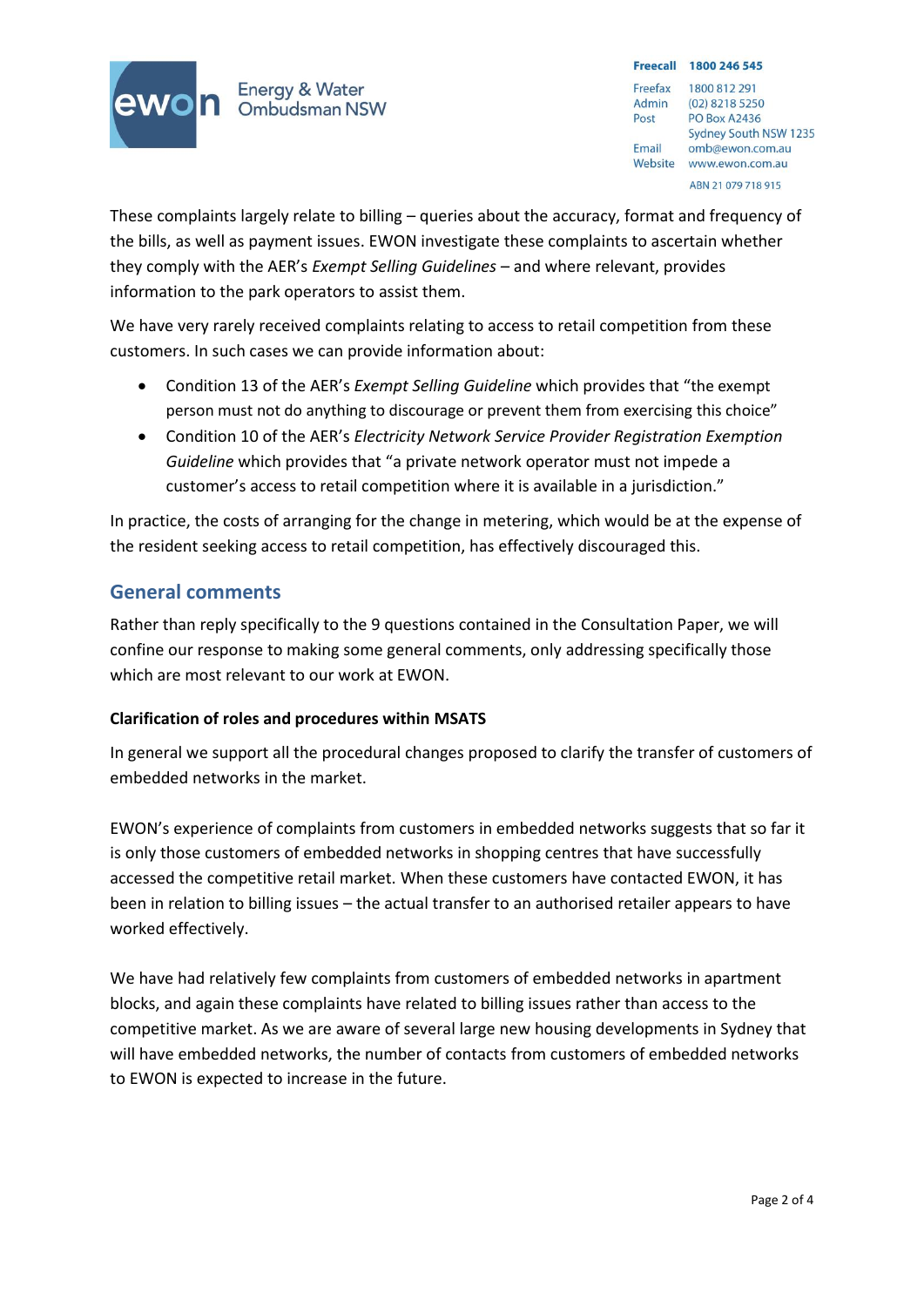

**Energy & Water** Ombudsman NSW Freecall 1800 246 545

Freefax 1800 812 291 Admin  $(02)$  8218 5250 **PO Box A2436** Post Sydney South NSW 1235 Email omb@ewon.com.au Website www.ewon.com.au ARN 21 079 718 915

#### **The requirement to appoint an Embedded Network Manager**

In NSW there are currently 102 Residential Parks on the AER's Public Register of Retail Exemptions (R4). Many of these are relatively small businesses, operating quite old networks. We query whether the proposed requirement for them to appoint an embedded network manager (ENM) is fair or reasonable. It is possible that the compliance costs would place a financial burden on these small businesses significantly out of proportion to the potential benefit of access to retail competition to the customers. On the contrary, these additional operational costs would ultimately be reflected in increased rental rates for all the residents.

We consider that the current obligation on these small network operators to not impede any customer's access, for example providing details of the parent metering configuration without undue delay, should be the limit of their obligations.

For relatively recently constructed large developments such as apartment blocks and shopping centres, the requirement to appoint an ERM may be more reasonable. However, we highly recommend that the category R4 is not included in the proposal.

#### **Testing and Inspection of off-market child meters**

In principle EWON supports the proposal that the AER should require the same routine testing and inspection of off-market child meters as for those customers directly connected to a registered NSP's network. This is in line with the policy principle expressed in s.114(1)(c) of the *National Energy Retail Law*: '*exempt customers should, as far as practicable, not be denied customer protections afforded to retail customers under this Law and the Rules.*'

There are clear obligations for customers of authorised retailers to arrange for a meter test by the DNSP if requested by the customer. There are set fees for this service, with a requirement that the fee must be refunded if the meter is found to be faulty. The same consumer protection is not currently available to customers of exempt networks.

However, as previously identified, R4 classified Residential Parks require additional consideration. EWON's investigation of complaints from customers in some of the older residential parks identified several examples of unorthodox meters – eg purchased by the park owner in a second-hand auction sale, or operated by tokens. The lack of a clear inspection and testing regime resulted in the customer having to source a private contractor to carry out the testing at their own expense.

There are many aspects of this proposal that are yet to be clarified, for example who carries out the testing, and at whose expense. We suggest this proposal should be subject to wider consultation among the parties most immediately affected by any change, and EWON would welcome the opportunity to contribute to such a consultation.